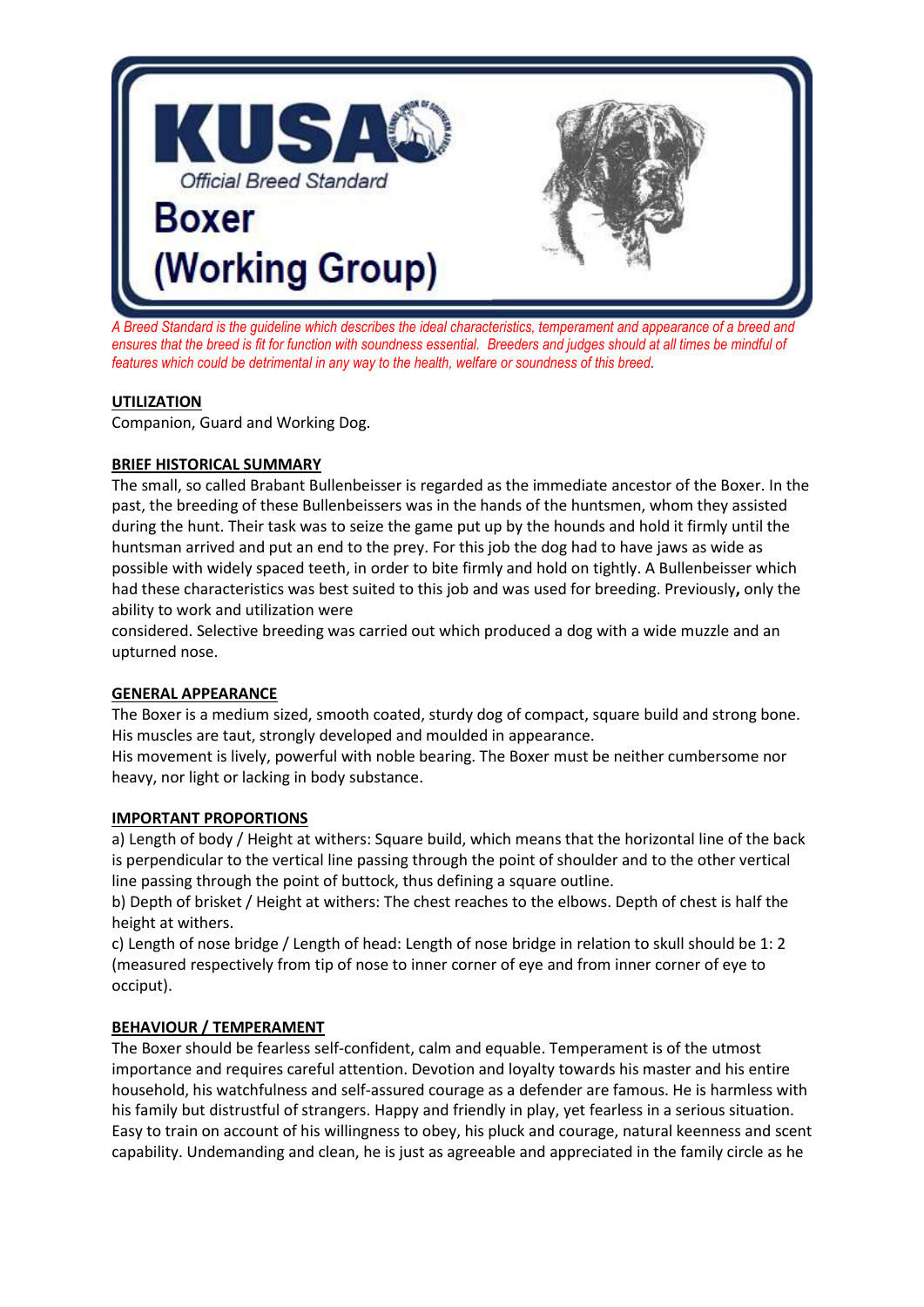is as a guard, companion and working dog. His character is trustworthy, with no guile or cunning, even in old age.

# **HEAD**

This gives the Boxer his characteristic look. Must be in good proportion to the body and appear neither too light nor too heavy. Muzzle should be as broad and powerful as possible. The harmony of the head depends on the balance between muzzle and skull.

From whichever direction the head is viewed, from front, above or sideways, the muzzle must always be in the right proportion to the skull i.e. it must never appear too small. It should be clean, not showing any wrinkle. However**,** natural folds are formed in the cranial region when alerted. From root of nose, folds are always

indicated running in a downward direction on both sides. The dark mask is confined to the muzzle and must be in sharp contrast to the colour of the head so that the face does not appear sombre.

#### **CRANIAL REGION**

Skull: The cranial region should be as lean and angular as possible.

It is slightly arched, neither too round and short**,** nor flat; nor should it be too broad. Occiput not too pronounced. Furrow in forehead only slightly marked, must not be too deep, especially between the eyes.

Stop: The forehead forms a distinct stop with the bridge of nose. Bridge of nose must not be forced back into the forehead as in the Bulldog, nor should it be downfaced.

### **FACIAL REGION**

Nose: Nose is broad and black and only slightly turned up with wide nostrils. Tip of nose is placed slightly higher than root of nose.

Muzzle: The muzzle is powerfully developed in three dimensional volume, neither pointed nor narrow, nor short or shallow. Its appearance is influenced by: a) Shape of jaw. b) Position of canine teeth. c) Shape of lips. The

canines must be placed as far apart as possible and must be of good length, making the front of the muzzle broad, almost square and forming a blunt angle with bridge of nose.

In front, the edge of the upper lip rests on the edge of the lower lip.

The part of the lower jaw with lower lip curved upwards, called the chin, must not markedly protrude over upper lip, seen from front.

Nor should it be hidden by the upper lip but should be well defined from front and side. The canines and incisors of the lower jaw must not be visible when mouth is closed, neither should the tongue show. Median groove in the upper lip (philtrum) is clearly visible.

Lips: The lips complete the shape of the muzzle. The upper lip is thick and padded and fills the space formed by the undershot lower jaw; it is supported by the lower canines.

Jaws/Teeth: The lower jaw protrudes beyond the upper jaw and is curved slightly upwards. The Boxer is undershot. The upper jaw is broad where it joins the cranial region, tapering only slightly towards

the front. The teeth are strong and healthy. The incisors are as even as possible, set in a straight line. Canines wide apart and of good size.

Cheeks: Cheeks are developed in proportion with the strong jaws without markedly bulging. They merge with the muzzle in a slight curve.

Eyes: The dark eyes are neither too small nor protruding or deep set.

Their expression conveys energy and intelligence and must not be threatening or piercing. Eye rims must be dark.

Ears: The natural ears are of appropriate size. They are set on wide apart on highest part of skull. In repose they lie close to the cheeks and turn forward with a definite crease**,** especially when the dog is alert.

# **NECK**

Topline runs in an elegant arch from the clearly marked nape to the withers. It should be of ample length, round, strong and muscular.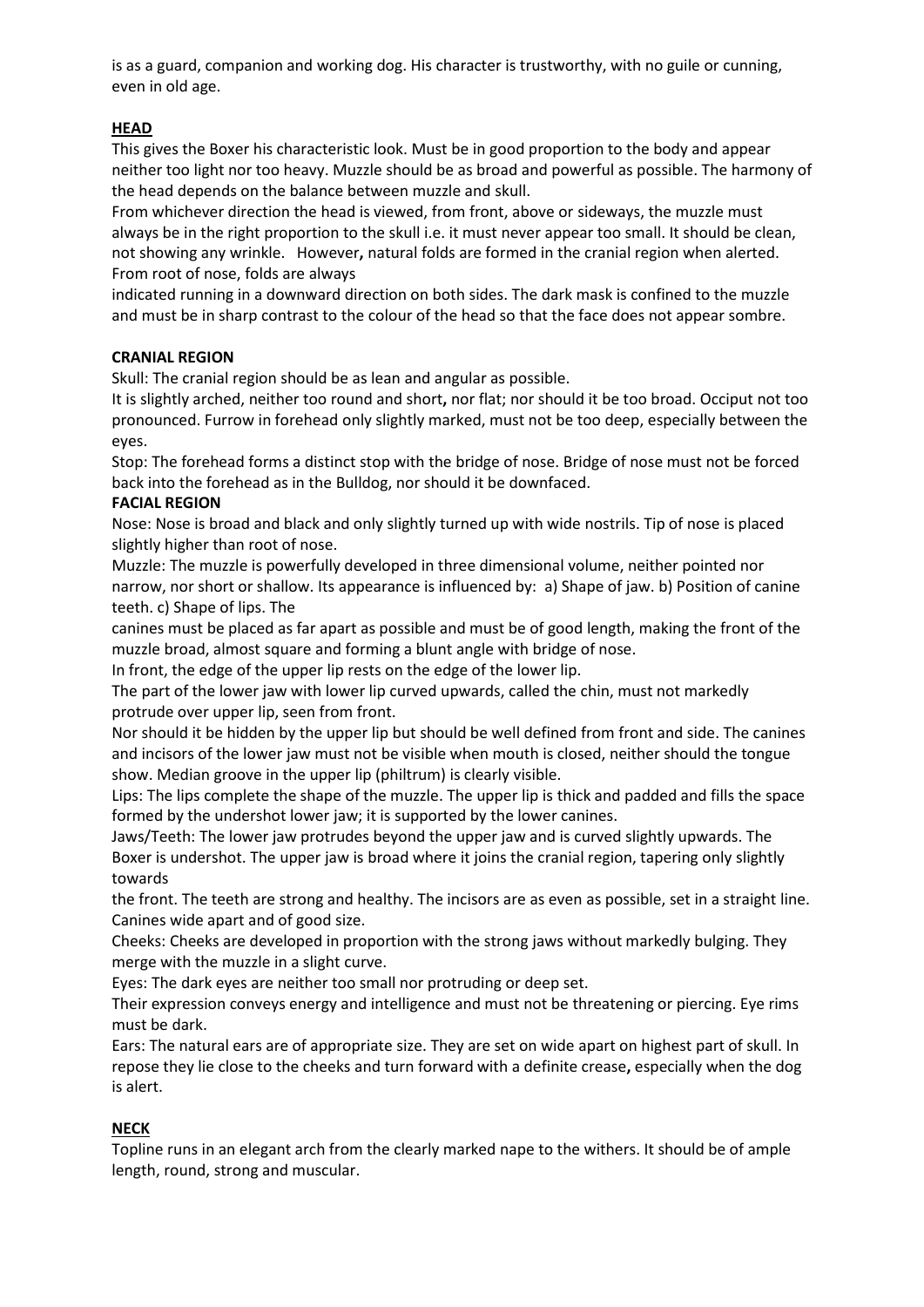# **BODY**

Square body resting on sturdy**,** straight legs.

Withers: Should be marked.

Back: Including loin should be short, firm, straight, broad and muscular.

Croup: Slightly sloping, broad and only slightly arched. Pelvis should be long and broad, especially in bitches.

Chest: Deep, reaching to elbows. Depth of chest is half the height at

withers. Well developed forechest. Ribs well sprung but not barrelshaped, extending well to the rear.

Underline: Running towards rear in elegant curve. Short**,** taut flanks slightly tucked up.

# **TAIL**

Set on high rather than low. **The tail is of normal length and** left natural. [**\*refer note below**]

# **LIMBS**

### **FOREQUARTERS**

General appearance: Front legs**,** seen from front**,** must stand parallel and have strong bone. Shoulders: Long and sloping, connected firmly to body. Should not be too loaded.

Upper arm: Long, making a right angle to shoulder blade.

Elbows: Neither too close to side of chest nor turned out.

Forearm: Vertical, long, lean and muscled.

Carpus (wrist): Strong, well defined, but not exaggerated.

Metacarpus (Pastern): Short, almost perpendicular to ground.

Front feet: Small, round, tight, well cushioned and hard pads.

### **HINDQUARTERS:**

General appearance: Very muscular, the muscles brick hard and visible under the skin.

Hindlegs: Seen from rear: straight.

Thigh: Long and broad. Angles of hip and knee are open but as little as possible.

Knee (Stifle): When dog is standing, should reach sufficiently forward so that it would touch a perpendicular line from point of hip to ground.

Lower thigh: Very muscular.

Hock: Strong and well defined but not exaggerated. Angle approximately 140 degrees. Metatarsus (Rear Pastern): Short with slight inclination, 95-100 degrees to the ground. Hind feet: Slightly longer than front feet, tight; well cushioned and hard pads.

# **GAIT / MOVEMENT**

Lively, full of strength and nobility.

# **SKI**N

Dry, elastic without any wrinkles.

# **COAT**

**HAIR**: Short, hard, glossy and close fitting.

**COLOUR:** Fawn or brindle: Fawn comes in various shades from light fawn to dark deer red but the most attractive shades are in the middle range (red fawn). Black mask.

The brindle variety: fawn background of varying shades has dark or black stripes running parallel to ribs. Stripes must contrast distinctly to ground colour.

White markings should not be discarded. They can be quite pleasant.

#### **SIZE AND WEIGHT**

Height at the withers: Dogs: 57-63 cm. Females: 53-59 cm.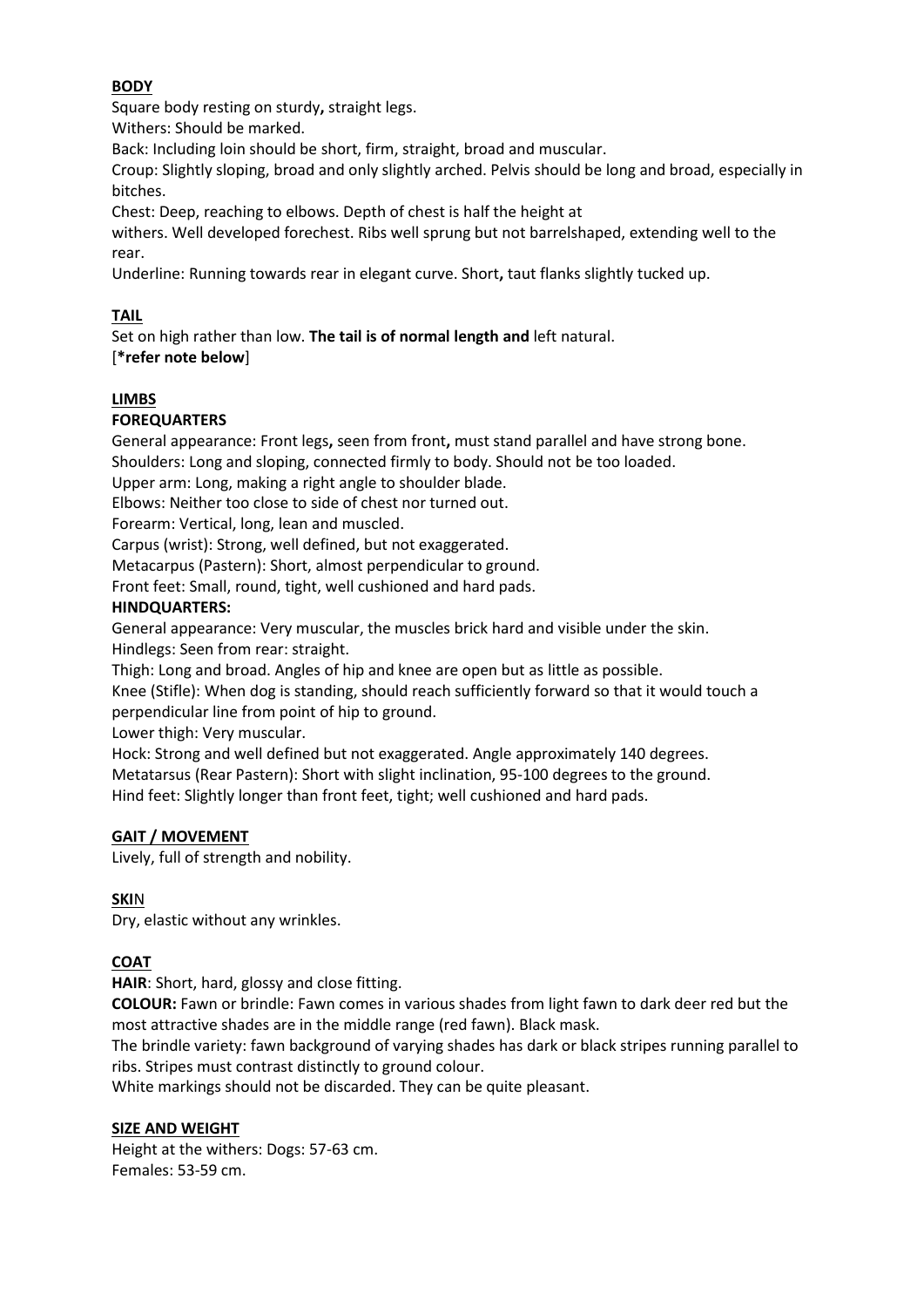Weight: Dogs: over 30 kg when height at withers is ca 60 cm. Bitches: about 25 kg when height at withers is ca 56 cm.

# **FAULTS**

Any departure from the foregoing points should be considered a fault and the seriousness with which the fault should be regarded should be in exact proportion to its degree and its effect upon the health and welfare of the dog.

- · Behaviour / Temperament: Lack of spirit.
- · Head: Lack of nobility and typical expression, sombre face, Pinscher or Bulldog type head. Dribbling
- , showing of teeth or tongue. Muzzle too pointed or slight. Bridge of nose falling away. Leather or weather nose, pale nose leather. So called, "hawk eye", lack of pigment in haw. In uncropped ears: Flying, half erect or erect ears, rose ears.

 Wry jaw, slanting teeth, incorrect position of teeth, poorly developed teeth and unsound teeth due to illness.

- · Neck: Short, thick and throaty.
- · Body: Front too broad or low to the ground. Sagging body, roach or sway back. Lean, long, narrow, sagging loin, loosely coupled body.
- Arched loin, croup falling away. Narrow pelvis, hollow flanks, pendulous belly.
- · Tail: Low set on, kink tail
- · Forequarters: French front, loose shoulders, loose elbows, weak pastern, hare foot, flat, splayed feet.
- · Hindquarters: Weak muscles. Too much or too little angulation, down on hocks, barrel hocks, cow hocks, narrow hocks, dewclaws, hare foot, flat, splayed feet.
- · Movement: Waddling, insufficient reach, pacing, stilted gait.
- · Colour of coat: Mask extending beyond muzzle. Stripes (brindling) too close together or too sparse. Sooty ground colour. Mingled colours. Unattractive white markings such as a entirely white head or white on one side of the head. Other colours and white markings exceeding one third of the ground colour.

# **DISQUALIFYING FAULTS**

# · **Aggressive or overly shy.**

· Any dog clearly showing physical or behavioural abnormalities shall be disqualified.

# **N.B**

· Male animals should have two apparently normal testicles fully descended into the scrotum.

· Only functionally and clinically healthy dogs, with breed typical conformation should be used for breeding.

**\*Regardless of the provisions of the current KUSA-adopted standard, docked and formerly docked breeds may be shown at all FCI- and KUSA-licensed shows in South Africa, whether their tails are docked, or natural. Under no circumstances are judges permitted to discriminate against exhibits on the grounds of docked, or natural tails and equal consideration for awards must be given to either.**

**\*\*\*\*\*\*\*\*\*\*\*\*\*\*\*\*\*\*\*\*\*\*\*\*\*\*\*\*\*\*\*\*\*\*\*\*\*\*\*\*\*\*\*\*\*\*\*\*\*\*\*\*\*\*\*\*\*\*\*\*\*\*\*\*\*\*\*\*\***

# **QUALIFICATIONS FOR ADVANCED REGISTRATION CERTIFICATE**

Before submitting any application the following requirements must have been fulfilled.

- 1. Must be on the Kennel Union Breed Register
- 2. Be positively identified by microchip or DNA
- 3. Be over twenty four (24) months of age
- 4. Be a Kennel Union Breed (Conformation) Champion
- 5. The registered name of the dog must contain an Affix (Kennel name)
- 6. The dog must have passed a FBCSA BC Breed Assessment / Breed Survey
- 7. The dog must have passed an Aptitude Test
- 8. Hip score must not be worse than C2 Amendment to ARC, Fedco 06-2019 (P.M 01.08.2019)